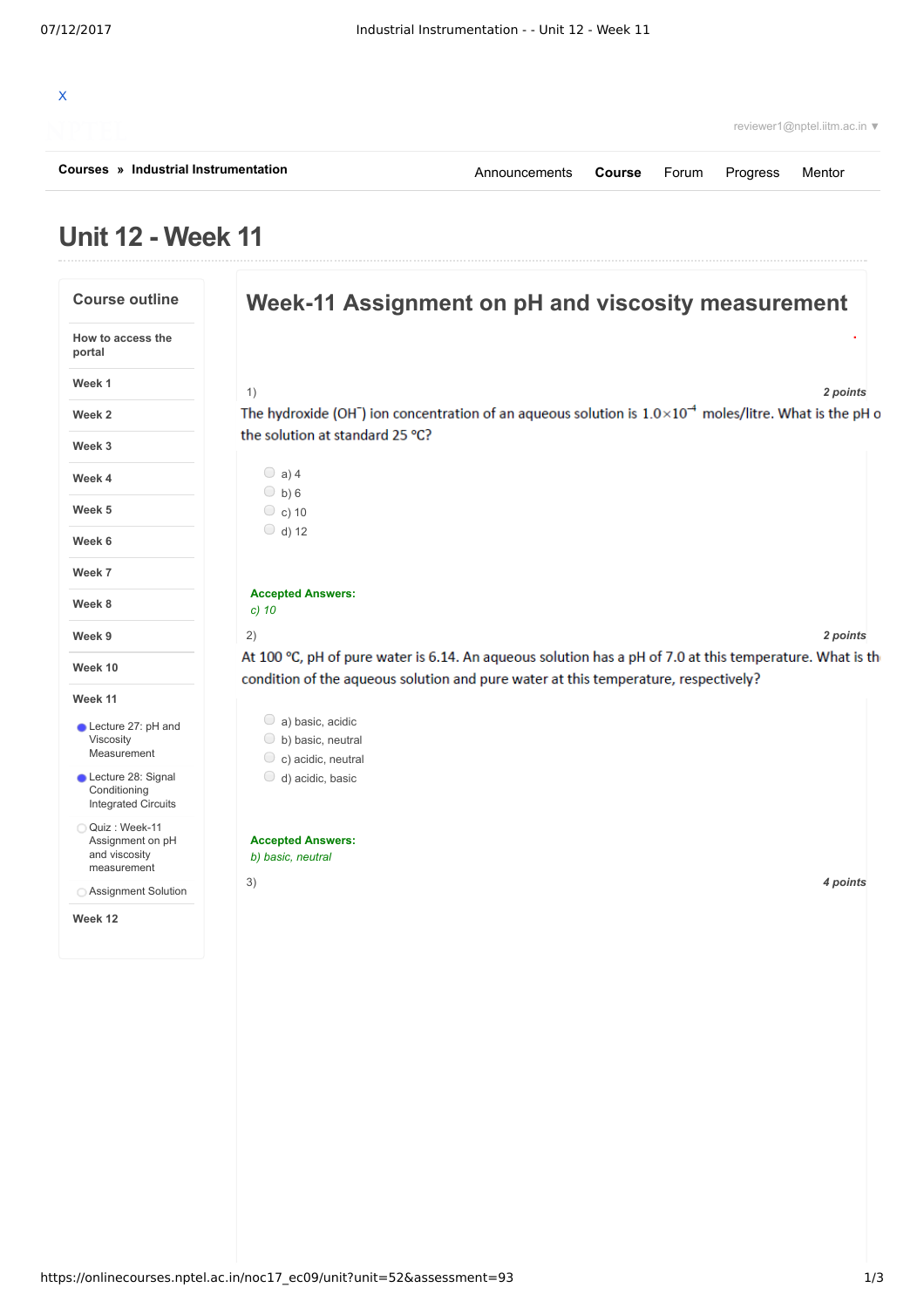07/12/2017 Industrial Instrumentation - - Unit 12 - Week 11

The pH electrode is connected through a shielded cable to a non-inverting amplifier as shown in figu

1. The input resistance of the inverting amplifier is given by,  $R = R_i(1 + A_o \frac{R_F}{R_i})$ ; where  $A_o$  is the op

loop gain and R<sub>i</sub> is the input resistance of opamp. Find the voltage V<sub>o</sub> of the circuit when a 100 mV sig is generated at the electrode.

Data given: Resistance of the electrode =  $10^{11}$  Q; leakage resistance of the shielded cable =  $10^{11}$  Q;  $\mu$  $10^6$ ; R<sub>i</sub> =  $10^5$  Q and  $\frac{R_F}{R_i} = 1$ .



**Accepted Answers:** *b) 66.67 mV*

4) *3 points*

A solid cylinder of radius  $R_1$  = 130 mm rotates concentrically inside a fixed hollow cylinder of inner rad  $R_2$  = 135 mm. Both cylinders are 250 mm long. Determine the viscosity of liquid which fills the spa between cylinders if a torque of 1.5 N-m is required to maintain the angular speed of 60 rpm.



**Accepted Answers:** *c) 0.333 Pl*